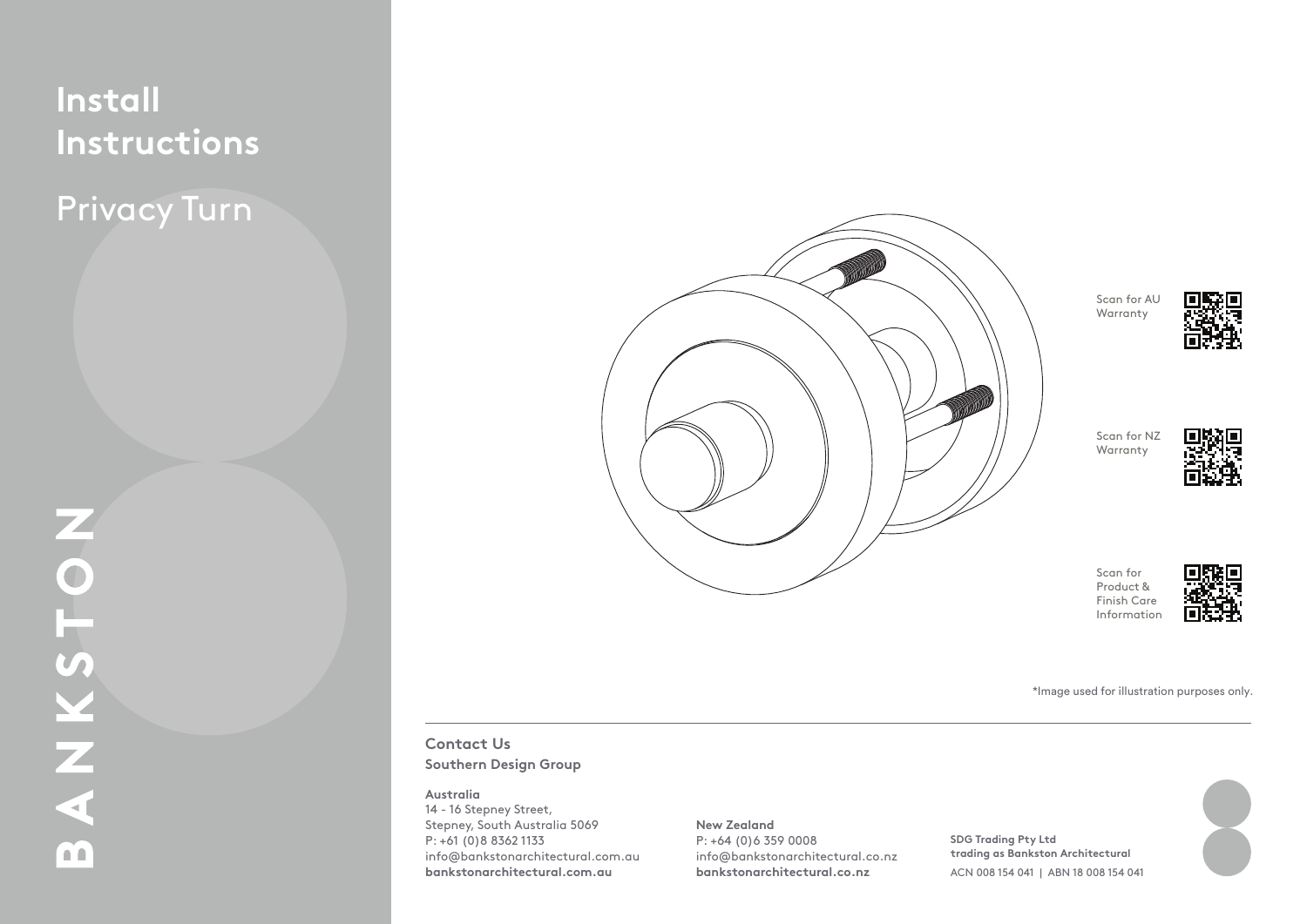## **1. Marking the Door**

1.1. Mark the edge of your door at the desired height of your Privacy bolt tongue.

1.2. We recommend 85mm CTC (centre o centre) under your door handle. (Figure 1)

1.3. Using a spirit level, mark the door at the desired height, continuing the line from the front of

the door, around the edge and onto the back of the door. (Figure 2)

1.4. We recommend extending the line

100mm onto each face of the door.

Figure 2.



## **2. Install Privacy Bolt & Striker Plate**

As per supplier instructions.

#### **3. Prepare Cut-off screws — if using face fix timber screws, proceed to step 4**

- 3.1. If required, shorten cut-off screws to suit door thickness.
- 3.2. Ensure to cut so that the screw does not protrude from the opposite rose once installed. (Figure 3.)



## **4. Install Privacy Turn**

- 4.1. Place spindle through the privacy bolt keeper.
- 4.2. Unscrew the outer roses from the privacy turn set (for square rose hardware loosen grub screw and remove) and install the halves on either side of the door, ensuring the turn snib functions in the correct direction.
- 4.3. Insert two of the cut-off screws through nonthreaded holes of the inner rose at 3 and 9 o'clock, screwing them into the opposite rose. Repeat at 12 and 6 o'clock (Figure 4.), OR
- 4.4. Affix wood screws at all fixing points.
- 4.5. Replace outer rose covers.





Wood Screws